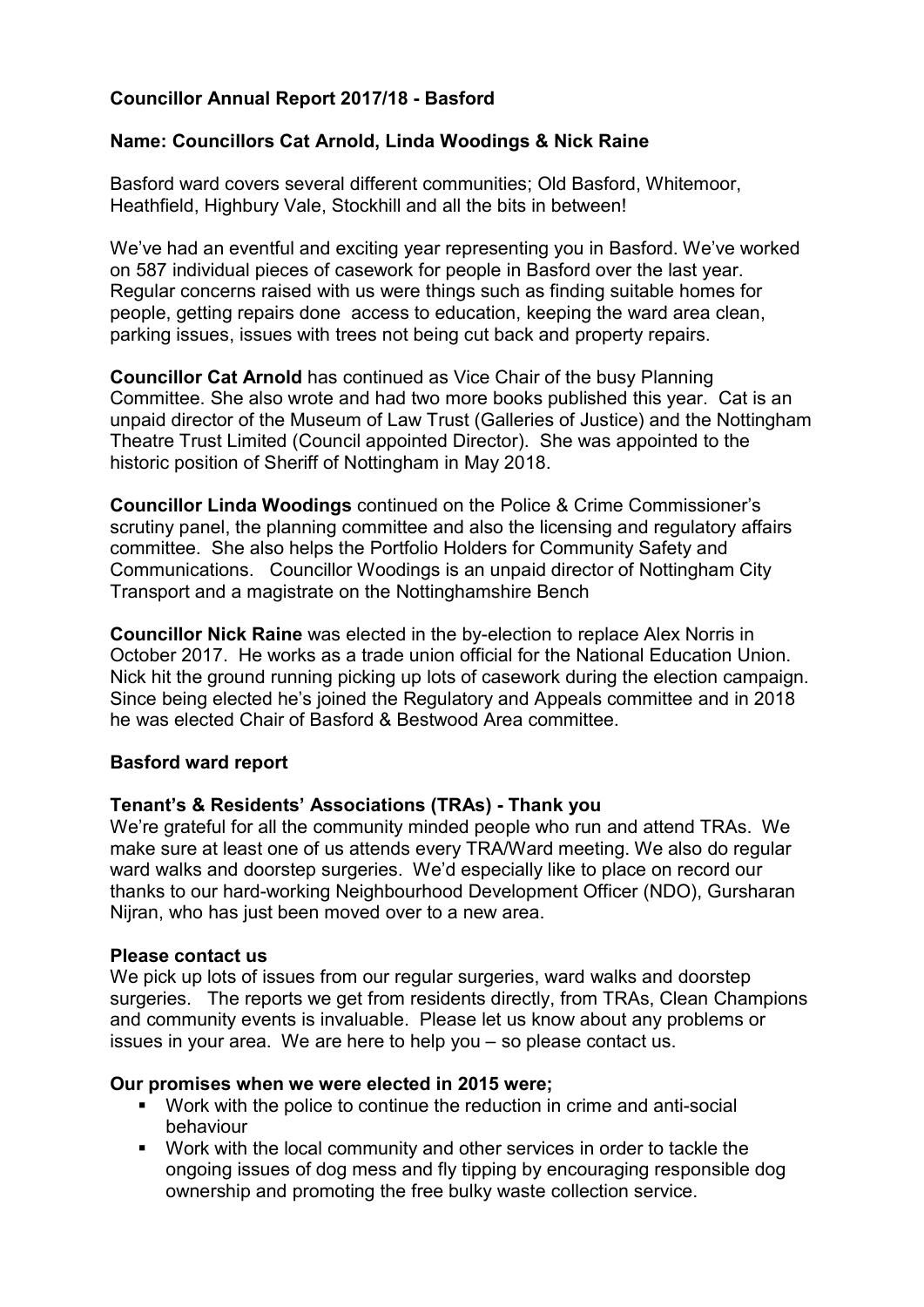- Produce an 'activities for young people' plan that means there are things for young people to do so that they reach their potential.
- Continue to bring vacant and derelict sites back into use
- **Hold surgeries in the ward at regular and convenient times and places, along** with ward walks, every month, to bring the surgery to you.

There's has been continuing progress on these issues.

Basford is one of the safer wards in the city but we recognise that there are still problems with crime and anti-social behaviour over the last year which we continue to work with the Police and Community Protection to reduce.

Because we have consistently raised our concerns over the last year, Basford now has an action plan to address the most important issues. Priorities for the coming year will be;

- Rubbish and litter lying around
- **Fly-tipping hotspots**
- **Criminal damage especially to vehicles.**
- **People using or dealing drugs you can play your part in addressing this.** Please report any such activity anonymously to Crimestoppers on 0800 555111 or 101. Or report online to https://www.nottinghamshire.police.uk/doit-online/report-online

Our cleanliness in Basford is still good but we are not complacent. We're proud that several members of the community have volunteered to be Clean Champions to keep their local area clear. This helps us tackle problem areas quickly – thank you to everyone who helps keep Basford clean.

We hold regular, well attended surgeries at Basford Library, from 10.30am to 11.30am on the first and third Saturday of every month (exc. Aug). We've continued our regular email newsletter to residents who want to receive this and we do monthly door-step surgeries, to bring the surgery to you. If you want to receive our Basford newsletter electronically please contact us. We send this out three times a year.

Once again we funded a programme of activities for young people of different age ranges, including school holiday activities and family Summer Fun Days in Vernon, Stockhill and Brooklyn Park.

We're continuing to press for progress on developing vacant and derelict sites. We've got new homes built and others are in the planning stage.

We're proud to represent Basford and we've been very active this year. Here are just a few of the issues we've dealt with.

#### Colson Site

The Colson's site in Basford continues to cause issues for local residents who contact us regularly with concerns about the operation of the site such as dirt on the roads and pavements, noise and air pollution.

There have been more minor improvements on the site.

There have been fewer reports of lorries parking across the pavement outside the site.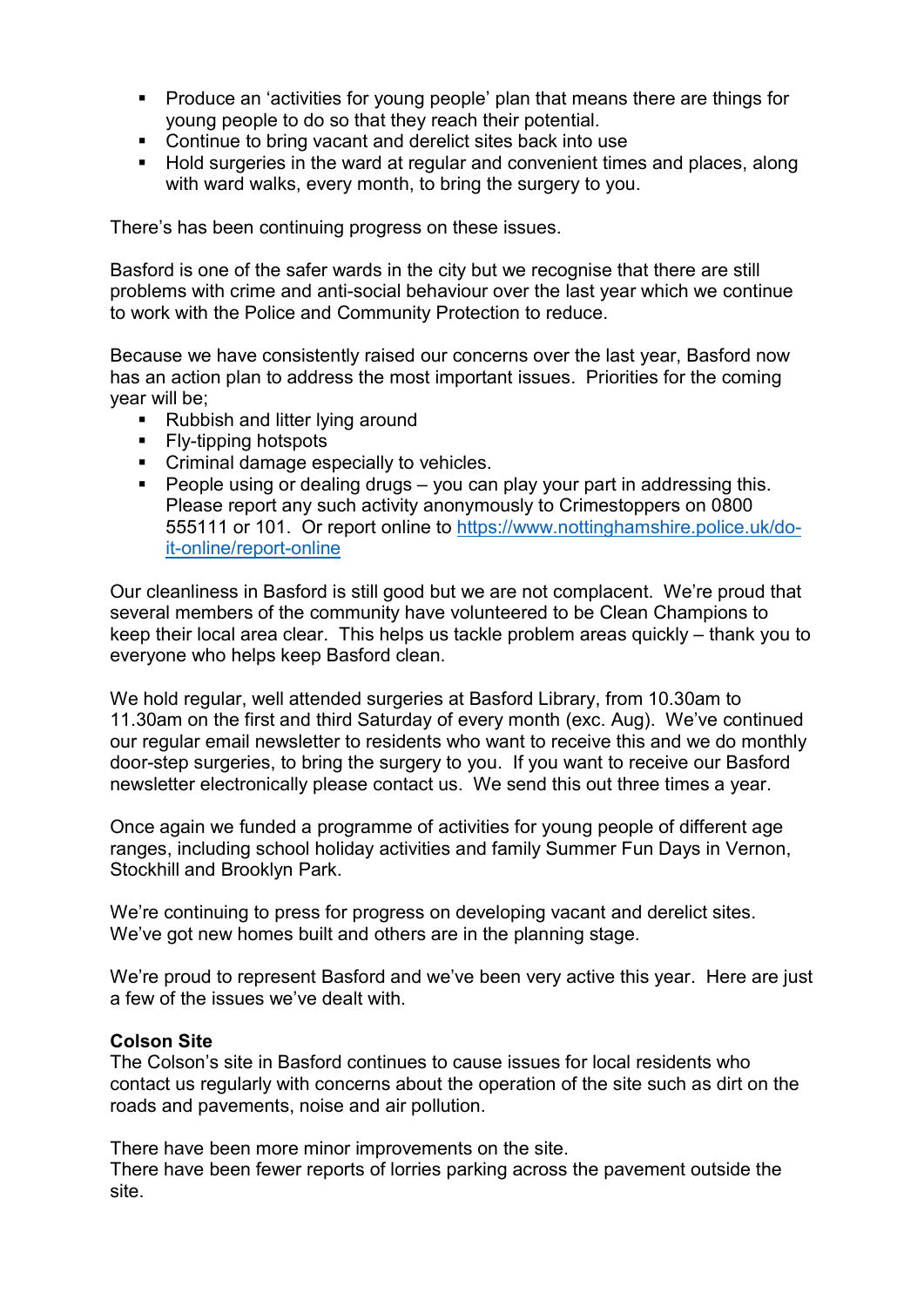The boundary fence was replaced with a sturdy structure and no longer leaks materials onto the footpath.

The yard was finally concreted.

Levels of waste on the site have been lower (they should not exceed the boundary wall).

This progress has been made because of your reports which assisted a successful prosecution by the Environment Agency (EA).

In the Planning application granted by the County Council in 1994 the terms agreed were as follows;

- No waste shall be stored outside the waste storage bays.
- Storage shall not exceed the height of the bays this being 5m.
- Hours of operation are 7am to 6pm weekdays, 7am to 4pm Saturdays and 9am to 12.30 Sundays.

We will continue to press Colson to operate in ways that minimise disruption to the lives of local people.

### Basford United FC

We're delighted that Basford FC has had a fantastic season of success, winning both the Notts Seniors Cup Trophy and the Evo-stik League South Division and promotion. This will mean increased supporters next year, so we hope to ensure that local businesses benefit from this and local residents face as little disruption as possible.

We've worked constructively with the Club to get extra land for parking and we've supplied extra bins on the site. We will be monitoring the parking situation on Greenwich Avenue on big match days to ensure people's cars aren't trapped on their drives.

#### Basford Library

We continue to support our beautiful and historic Library. We've organised two successful Historic Walk & Talk events starting from the Library. You can also go along on Thursdays and meet Nina our fantastic Therapy Dog – available for stories and walks.

#### Historic Walk & Talk events

Basford has a rich and varied history and some beautiful and historic buildings. Historic England paid for a researcher to come in and evaluate Basford's industrial and cultural archaeology.

We organised for the researcher, Claire Price, to present her findings to interested local residents and the event in January was massively over-subscribed. Because of this we organised a second event in March which again attracted large numbers.

As a result of this several Basford buildings have been added to the Nottingham Local List of buildings of historical significance. This means that Planning have to give consideration to their importance before allowing any developer to change their appearance.

Jobs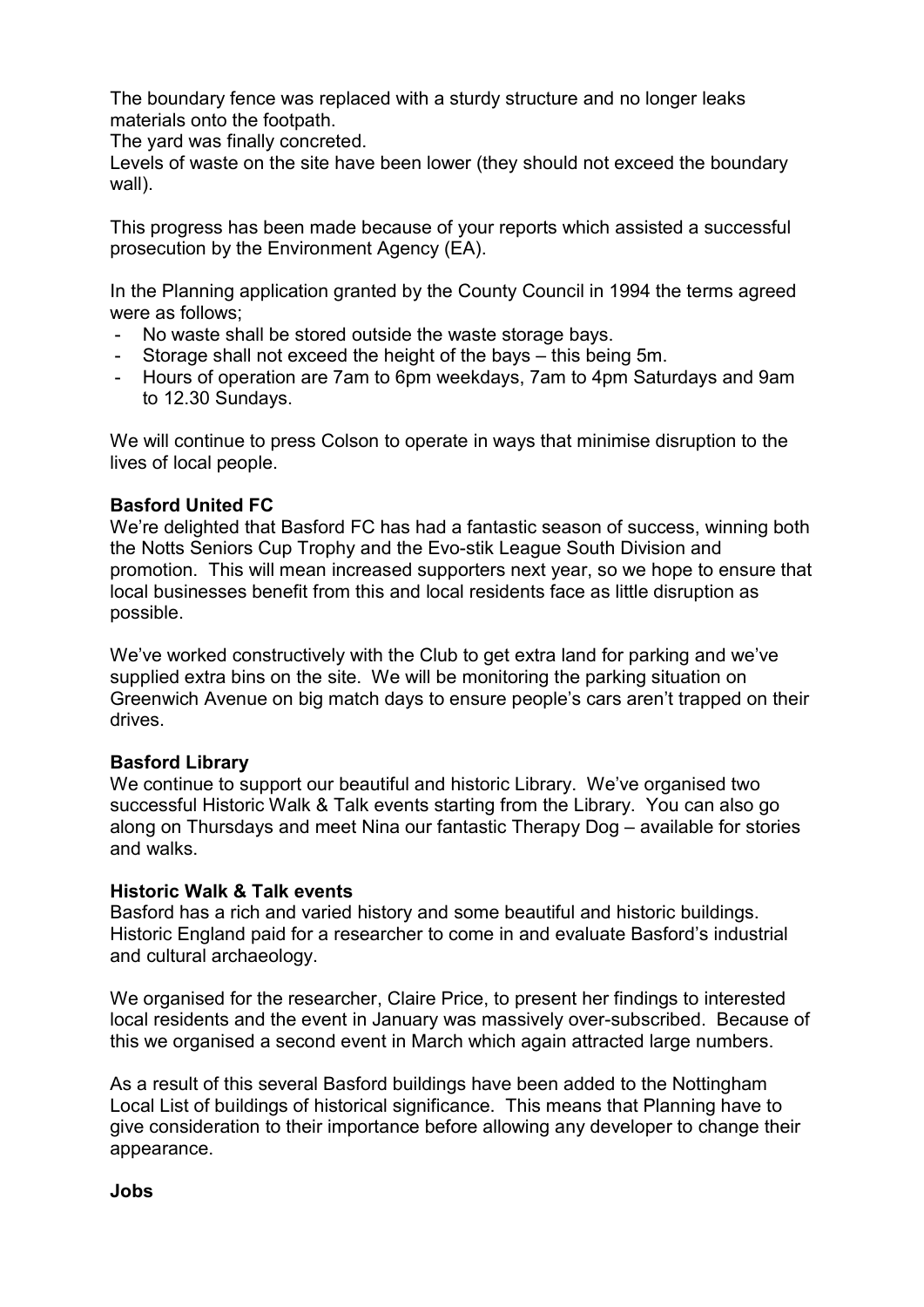We work with the Bestwood Partnership across Basford and Bestwood. Together we helped deliver:

- **Job Clubs and Individual Support, helping over 200 citizens prepare for** employment
- Sustainable work secured for over 60 jobseekers (& supported ESF Step into Work for the under 30s)
- Debt and money advice to over 40 residents
- Over 30 Adult Education courses and classes
- Over 160 sessions for local young people at Henry Mellish, Southglade, Highbury Vale
- Outreach to over 200 young people

We have also helped fund

- 150 Job Club sessions
- 30 Training / educational opportunities
- 150 individual support sessions
- 200 sessions for young people
- **3 community centres providing venues**
- 10 new partner groups delivering activities & events

# Parks and Open Spaces

We continue to protect and support parks, play areas and the River Leen path and green-way. We'll continue to keep them well maintained and used.

# **Trees**

Basford benefits from being a beautiful green ward. That said, we recognise that some trees can cause issues for householders. Trees will be considered for trimming action if they are a Health & Safety priority, or if the tree is causing damage to property. We have no powers to force the trimming or removal of trees on private land, but we will send requests for this work to be done to the relevant party.

# Roads/Pavement improvements

We've resurfaced some of our pavements and continue to report potholes where we find them. We would encourage people to do the same.

# Still to do!

# Speeding

Due to signage problems we agreed funding for 20mph roundels to be painted on Bagnall Road. We are working with the police to ensure regular speed checks take place on many roads including Waterford/Tewkesbury Road, Vernon Avenue, Barlock Road and Heathfield Road.

# Devolved Budgets

We have devolved responsibility over a small amount of revenue funding to help local groups. This has been spent in the following way so far this year:

Stockhill Summer Fun Day £600 Older Persons Event £425 Basford Library Coffee Machine £300 Heathfield Summer Programme £1,140 Heathfield Summer Fun Day £600 Boots Linear Netball Club £500